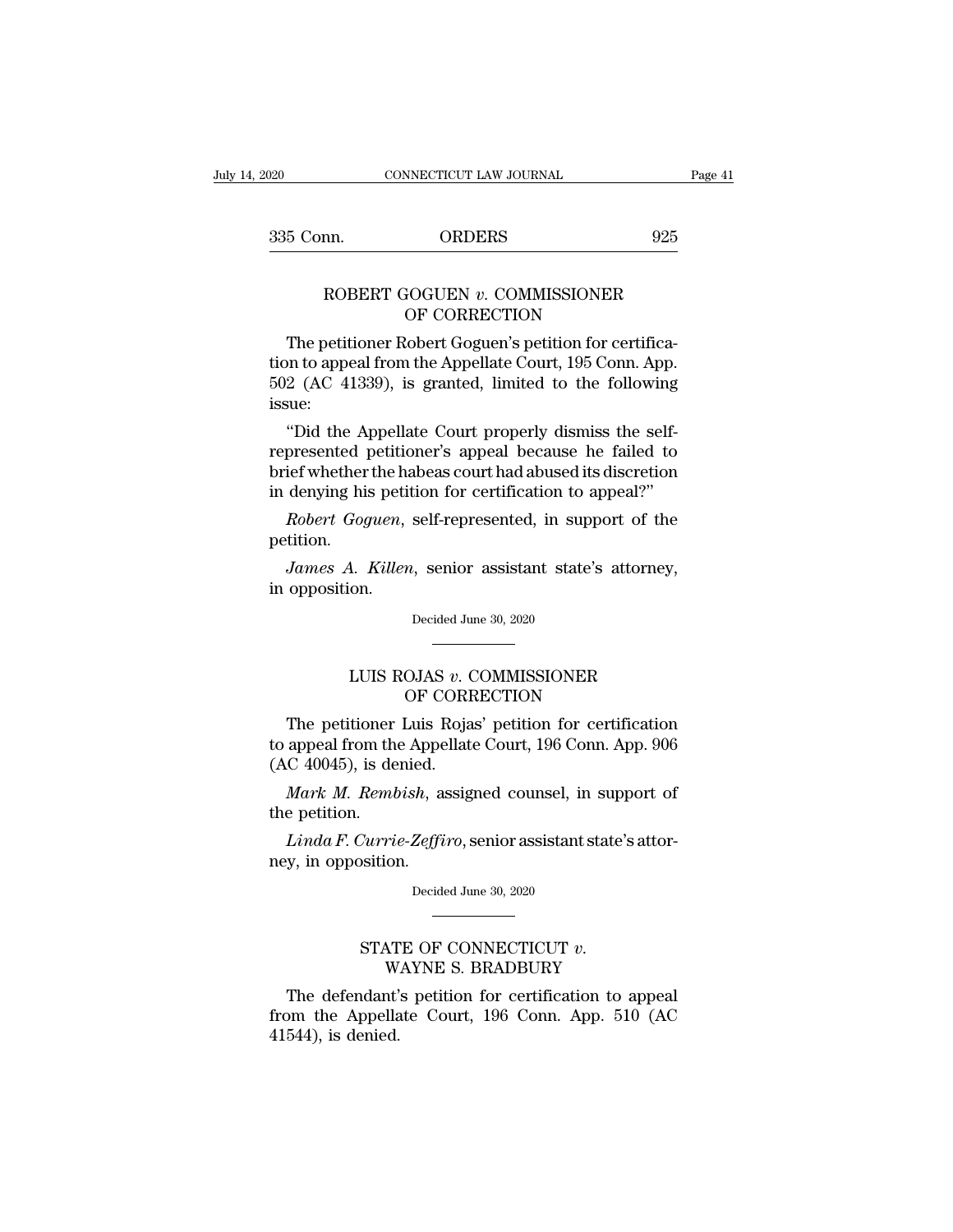<sup>926</sup> ORDERS 335 Conn.

*CONNECTICUT LAW JOURNAL* July 14, 2020<br> *Robert L. O'Brien*, assigned counsel, in support of<br> *Robert L. O'Brien*, assigned counsel, in support of<br> *Robert L. O'Brien*, assigned counsel, in support of 926<br>Robert L. O'Br<br>the petition.<br>Margaret Gaf. *Margaret Gaffney Radionovas*, senior assistant STRING<br>
STRING<br>
Robert L. O'Brien, assigned cour<br>
the petition.<br>
Margaret Gaffney Radionovas,<br>
state's attorney, in opposition.<br>
Decided June 30, 2020

Margaret Gaffney Radionovas, senior assistant state's attorney, in opposition.<br>Decided June 30, 2020

## garet Gaffney Radionovas, senior assistar<br>attorney, in opposition.<br>Decided June 30, 2020<br>ANDERS B. JEPSEN ET AL. *v*. BETH M.<br>CAMASSAR ET AL. n opposition.<br>Decided June 30, 2020<br>**CAMASSAR ET AL.**  $v$ **. BET<br>CAMASSAR ET AL.**<br>etition for certification to

The plaintiffs' petition for certification to appeal from<br>
e Appellate Court, 196 Conn. App. 97 (AC 42000),<br>
denied ANDERS B. JEPSEN ET AL. v. BETH M.<br>CAMASSAR ET AL.<br>The plaintiffs' petition for certification to appeal from<br>the Appellate Court, 196 Conn. App. 97 (AC 42000),<br>is denied. ANDER:<br>The plaintiffs<br>the Appellate<br>is denied.<br>*Beth A. Steel Beth A. Steele, in support of the petition to appear*<br>*Beth A. Steele, in support of the petition to appear*<br>*Beth A. Steele, in support of the petition.*<br>*Mark S. Zamarka and Christine S. Synodi, in* The plaintiffs' petition for certification to appeal from<br> *e* Appellate Court, 196 Conn. App. 97 (AC 42000),<br> *denied.*<br> *Mark S. Zamarka* and *Christine S. Synodi*, in oppo-<br> *Mark S. Zamarka* and *Christine S. Synodi*,

sition. Equal to the petition<br>a and *Christine S. Syno*<br>Decided June 30, 2020 K S. Zamarka and Christine S. Synoai, in oppo-<br>Decided June 30, 2020<br>STATE OF CONNECTICUT *v*. MICHAEL<br>ROBERT FORTIN

# ROBERT FORTIN

STATE OF CONNECTICUT *v*. MICHAEL<br>ROBERT FORTIN<br>The defendant's petition for certification to appeal<br>pm the Appellate Court, 196 Conn. App. 805 (AC  $\begin{minipage}{0.9\linewidth} \begin{tabular}{ll} \multicolumn{2}{l}{{\bf STATE OF CONNECTICUT $v$. MICHAEL} \multicolumn{2}{l}{ROBERT FORTIN} \end{tabular} \end{minipage} \begin{minipage}{0.9\linewidth} \begin{tabular}{ll} \multicolumn{2}{l}{{\bf The defendant's~pettion for certification to appeal} \begin{tabular}{l} from the Appellate Court, 196 Conn. App. 805 (AC 42651), is denied. \end{tabular} \end{minipage} \end{minipage}$ STATE OF CON<br>ROB<br>The defendant's pet<br>from the Appellate C<br>42651), is denied.<br>*Mark Rademacher*, a *ROBERT FORTIN*<br>*ROBERT FORTIN*<br>*The defendant's petition for certification to appeal*<br>*Mark Rademacher*, assistant public defender, in sup-<br>*Mark Rademacher*, assistant public defender, in sup-<br>prt of the petition. The defendant's petition<br>from the Appellate Cou<br>42651), is denied.<br>*Mark Rademacher*, ass<br>port of the petition.<br>*Timothy J. Sugrue*, a The detendant s petition for certification to appear<br> *Timothy J. Sugrue*, assistant public defender, in sup-<br> *Timothy J. Sugrue*, assistant state's attorney, in<br>
position.

opposition. port of the petition.<br>
Timothy J. Sugrue, assistant state's attorney, in<br>
opposition.<br>
Decided June 30, 2020